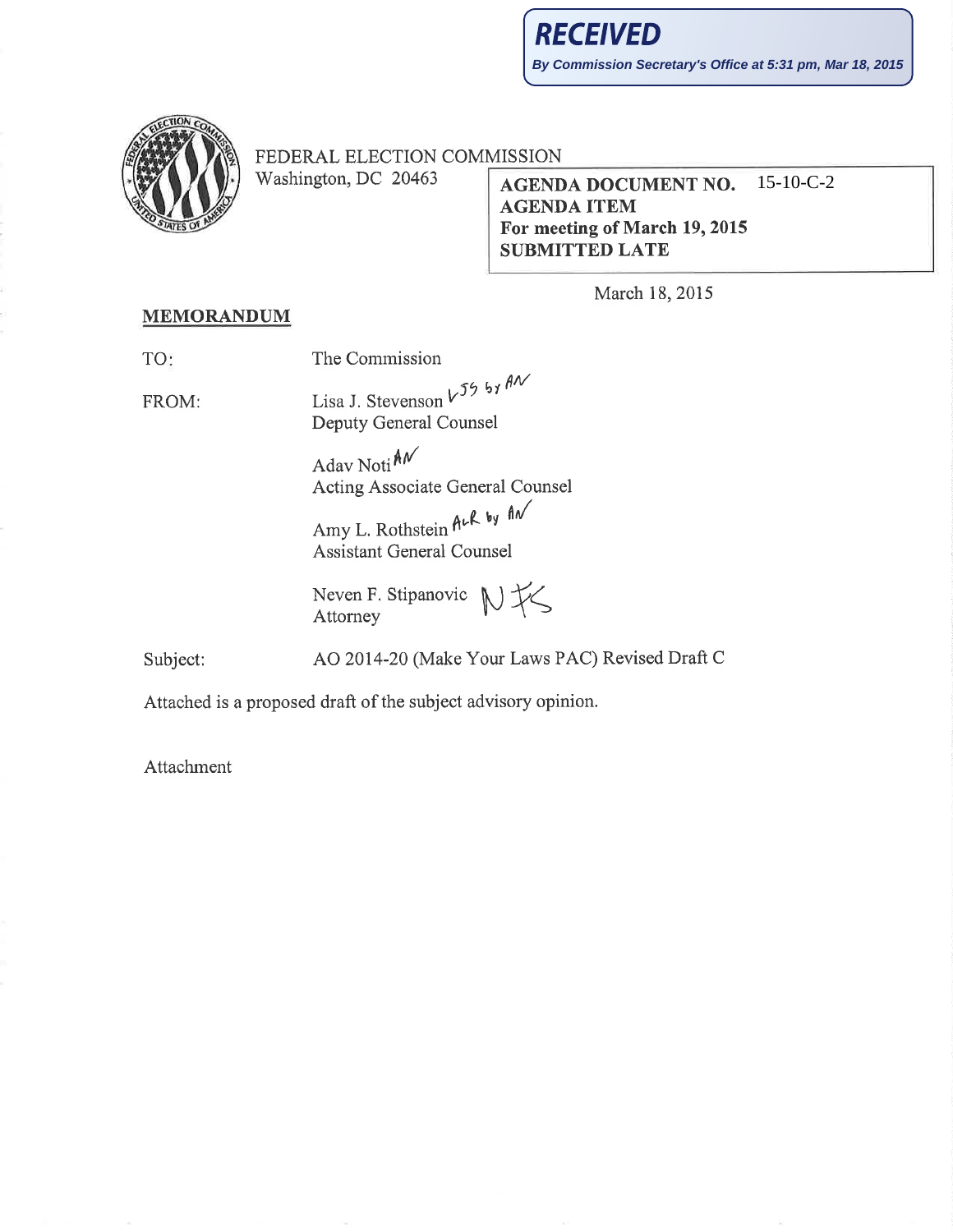| $\mathbf{1}$<br>$\overline{2}$                                    | <b>ADVISORY OPINION 2014-20</b>                                                                                                    |
|-------------------------------------------------------------------|------------------------------------------------------------------------------------------------------------------------------------|
| 3<br>$\overline{4}$<br>5<br>6<br>$\overline{7}$<br>$8\phantom{1}$ | <b>REVISED DRAFT C</b><br>Sai<br>Make Your Laws PAC, Inc.<br>c/o Nick Staddon, Secretary<br>122 Pinecrest Road<br>Durham, NC 27705 |
| 9<br>10                                                           |                                                                                                                                    |
| 11<br>12                                                          | Dear Sai:                                                                                                                          |
| 13                                                                | We are responding to the advisory opinion request that you submitted on behalf of Make                                             |
| 14                                                                | Your Laws PAC, Inc. concerning the application of the Federal Election Campaign Act, 52                                            |
| 15                                                                | U.S.C. §§ 30101-30146 (formerly 2 U.S.C. §§ 431-457) (the "Act"), and Commission                                                   |
| 16                                                                | regulations to volunteer services provided by foreign nationals. The Commission concludes that                                     |
| 17                                                                | the requestor may accept uncompensated services from foreign national volunteers as proposed.                                      |
| 18                                                                | <b>Background</b>                                                                                                                  |
| 19                                                                | The facts presented in this advisory opinion are based on the requestor's advisory opinion                                         |
| 20                                                                | request ("AOR") received on November 24, 2014.                                                                                     |
| 21                                                                | The requestor is a nonconnected political committee. The requestor and two other                                                   |
| 22                                                                | entities (collectively, the "MYL Group") jointly own the rights to the code, design, graphics,                                     |
| 23                                                                | trademarks, and trade dress <sup>1</sup> (collectively, "intellectual property") of the requestor's website and                    |
| 24                                                                | brand. Nearly all of the code is open source <sup>2</sup> and open-source licensed. <sup>3</sup>                                   |

<span id="page-1-0"></span><sup>&</sup>lt;sup>1</sup> The requestor describes "trade dress" as including branding and logos. AOR at 2.

<span id="page-1-1"></span><sup>&</sup>lt;sup>2</sup> The requestor describes "open source" to mean that the code is available online "for anyone to see." AOR at 2 n.2.

<span id="page-1-2"></span> According to the requestor, "[b]roadly speaking, this [open source license] means a copyright license that permits anyone to re-use software so long as they give credit and publish any derivative works under the same terms." AOR at 2 n.3; *see also Open Source License*, OPEN SOURCE INITIATIVE, http://opensource.org/licenses (last visited Dec. 14, 2014).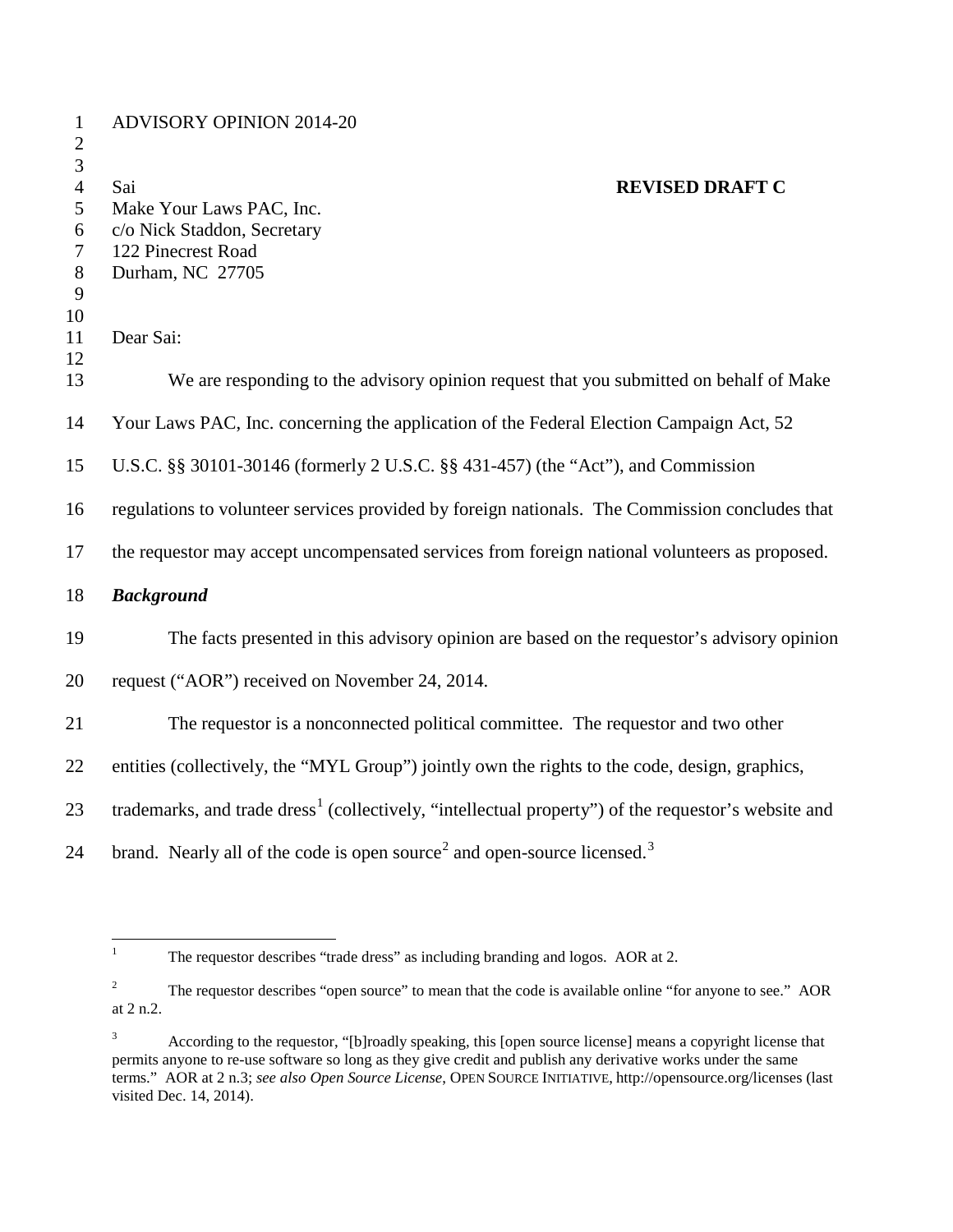"To date, all services in creating the [intellectual property] have been provided by unpaid volunteers who are United States citizens." AOR at 2. The requestor states that when such services might result in the creation of intellectual property, the MYL Group asks volunteers to sign an intellectual property assignment to transfer all rights and ownership in the intellectual property to the MYL Group. The volunteers, however, receive a perpetual license from the MYL Group to use their work as they see fit, unless the MYL Group determines that there would be an impact on its trademark or trade dress. The requestor would like to accept the same kind of volunteer services from foreign nationals as the MYL Group currently receives from United States citizens, and under the same terms. The volunteer services the requestor proposes to accept from foreign nationals are intended to, and very likely will, result in the creation of website code, logos, and other items. The requestor states that if it cannot obtain the intellectual property rights in such items, it will be unable to use those items or even to accept the foreign nationals' volunteer services. AOR at 4. Because the requestor's website code is open source "and *constantly* available for collaboration," the requestor expects to receive these services on an "*ad hoc*, continuous basis." *Id.* (emphasis in original). The requestor asks the Commission to assume that all requirements of 52 U.S.C. § 30101(8)(B) and (9)(B) (formerly 2 U.S.C. § 431(8)(B) and (9)(B)) are met: "*E.g.* out of pocket costs such as printing, distribution, web hosting, etc. will be paid for by [the requestor]; volunteers will not be 'compensated' by anyone . . . but may use their own equipment (such as a laptop) in providing such services; [the requestor] will not act as an agent of any foreign national nor permit any foreign national to participate in its operations, make decisions regarding 22 contributions or expenditures, etc. . . . . " AOR at 3 n.6.

*Question Presented*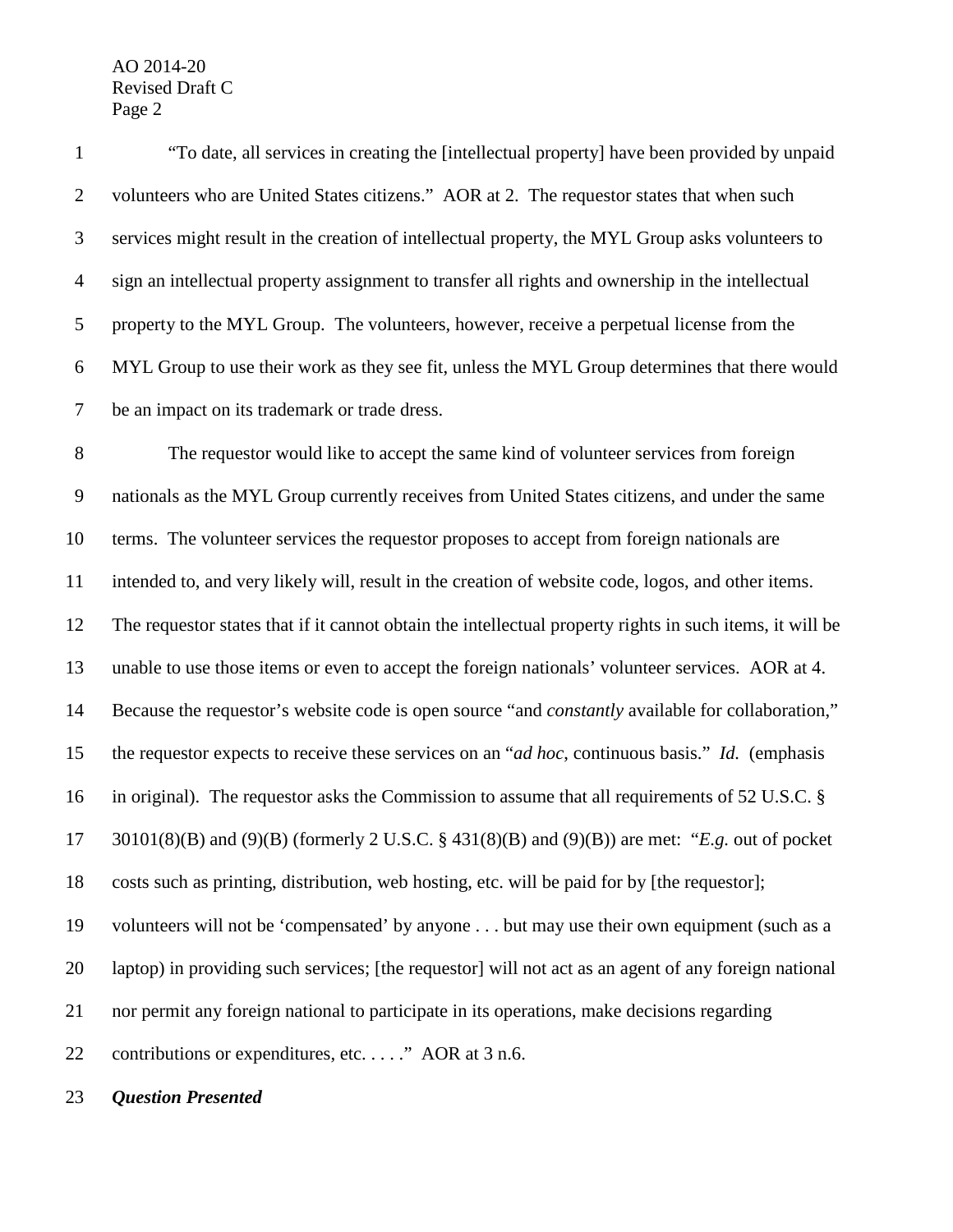| May the requestor accept the assignment of any intellectual property in unpaid volunteer |
|------------------------------------------------------------------------------------------|
| services performed by foreign nationals and provided in accordance with 52 U.S.C.        |

*§ 30101(8)(B)(i) (formerly 2 U.S.C. § 431(8)(B)(i))?* 

*Legal Analysis and Conclusions*

 Yes, the requestor may accept uncompensated volunteer services from foreign nationals as proposed.

 The Act prohibits any foreign national from making "a contribution or donation of money 8 or other thing of value" in connection with a federal, state, or local election.<sup>[4](#page-3-0)</sup> 52 U.S.C. § 30121(a)(1)(A) (formerly 2 U.S.C. § 441e(a)(1)(A)); *see also* 11 C.F.R. § 110.20(b). The Act also prohibits any person from "solicit[ing], accept[ing], or receiv[ing]" such a contribution or donation from a foreign national. 52 U.S.C. § 30121(a)(2) (formerly 2 U.S.C. § 441e(a)(2)); *see also* 11 C.F.R. § 110.20(g). The Act and Commission regulations also provide that the term "contribution" does not include "the value of services provided without compensation by any individual who volunteers on behalf of a candidate or political committee." 52 U.S.C. § 30101(8)(B)(i) (formerly 2 U.S.C. § 431(8)(B)(i)); *see also* 11 C.F.R. § 100.74. Applying this "volunteer services exception" in the context of foreign nationals, the Commission has concluded that a foreign national entertainer who performed without compensation at a candidate's fundraiser did not provide a contribution to that candidate. *See* Factual & Legal Analysis at 6, MUR 5987, 5995, and 6015 (Hillary Clinton For President) (Feb. 30, 2009), http://eqs.fec.gov/eqsdocsMUR/29044230266.pdf. Similarly, in Advisory Opinion 2004-26 (Weller), the Commission found that a foreign national

<span id="page-3-0"></span> A "foreign national" is "an individual who is not a citizen of the United States or a national of the United States . . . and who is not lawfully admitted for permanent residence." 52 U.S.C. § 30121(b)(2) (formerly 2 U.S.C. § 441e(b)(2)); *see also* 11 C.F.R. § 110.20(a)(3)(ii).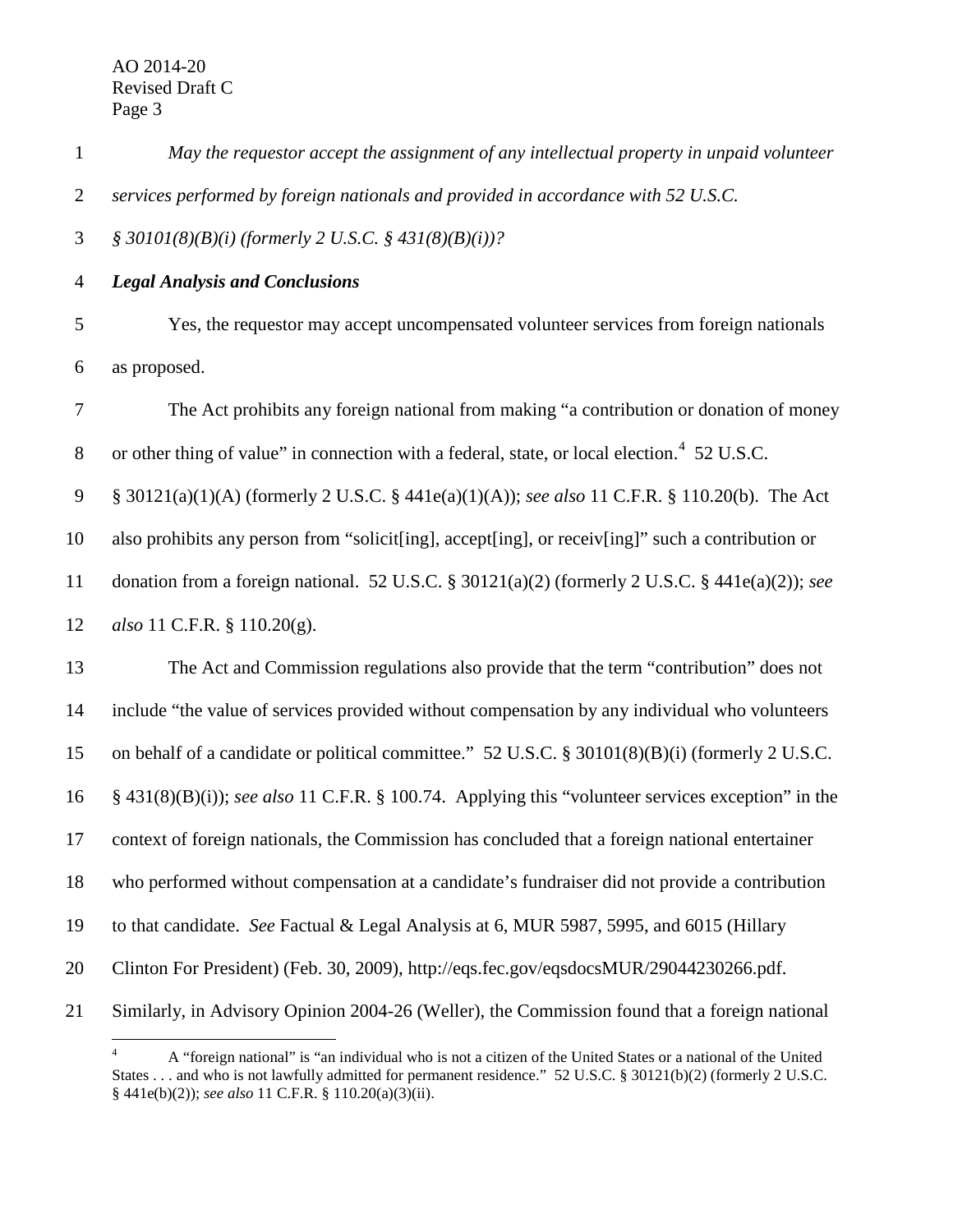| $\mathbf{1}$   | would not provide a contribution to a candidate by participating without compensation in certain |
|----------------|--------------------------------------------------------------------------------------------------|
| $\overline{2}$ | of the candidate's campaign-related activities, including the solicitation of contributions,     |
| 3              | attendance at political events, and meeting with the candidate and his campaign committee.       |
| $\overline{4}$ | Because the services would not be contributions, they would not be subject to the prohibition on |
| 5              | contributions from foreign nationals. Advisory Opinion 2004-26 (Weller) at 2; see also           |
| 6              | Advisory Opinion 2007-22 (Hurysz) at 3 ("[T]he value of volunteer services provided to your      |
| 7              | campaign by Canadian nationals would not constitute a prohibited in-kind contribution to your    |
| $8\phantom{1}$ | campaign."); Advisory Opinion 1987-25 (Otaola) at 1 (concluding that foreign national's "work    |
| 9              | as a volunteer without compensation would not result in a contribution to a candidate because    |
| 10             | the value of uncompensated volunteer services is specifically exempted from the definition of    |
| 11             | contribution under the Act"). <sup>5</sup>                                                       |
| 12             | For the same reasons, to the extent that a foreign national volunteers his or her                |
| 13             | uncompensated personal services to the requestor to help design the requestor's website code,    |
| 14             | logos, "trademarks," and "trade dress," the value of those services would not constitute an      |
| 15             | unlawful foreign national contribution or donation because they are exempt from the definition   |
| 16             | of "contribution" under the volunteer services exemption. <sup>6</sup>                           |

<span id="page-4-0"></span> <sup>5</sup> *But see* Advisory Opinion 1981-51 (Metzenbaum) (concluding that foreign national artist would be prohibited from donating uncompensated volunteer services to committee to create original work of art for committee's fundraising). The Commission hereby expressly supersedes Metzenbaum. A statute must be interpreted "as a symmetrical and coherent regulatory scheme." *Food & Drug Admin. v. Brown & Williamson Tobacco Corp.*, 529 U.S. 120, 133 (2000) (internal citations and quotations omitted). In Metzenbaum, however, the Commission did not construe the Act's foreign national contribution ban and volunteer services exception in conjunction with each other. Furthermore, to the extent that MURs 5987, 5996, and 6015 (Hillary Clinton For President) sought to distinguish the Metzenbaum Advisory Opinion by making a distinction between the provision of volunteer services by a foreign national and the creation and donation of a tangible good, the Commission does not adopt that reasoning.

<span id="page-4-1"></span><sup>&</sup>lt;sup>6</sup> For purposes of the foreign national prohibition, and consistent with congressional intent, the Commission interprets the definition of "donation" in 11 C.F.R. § 110.20 as essentially equivalent to the definition of "contribution." *See, e.g.*, Contribution Limitations and Prohibitions, 67 Fed. Reg. 69,928, 69,944 (Nov. 19, 2002). While the Commission has noted that certain exemptions from the definition of "contribution" cannot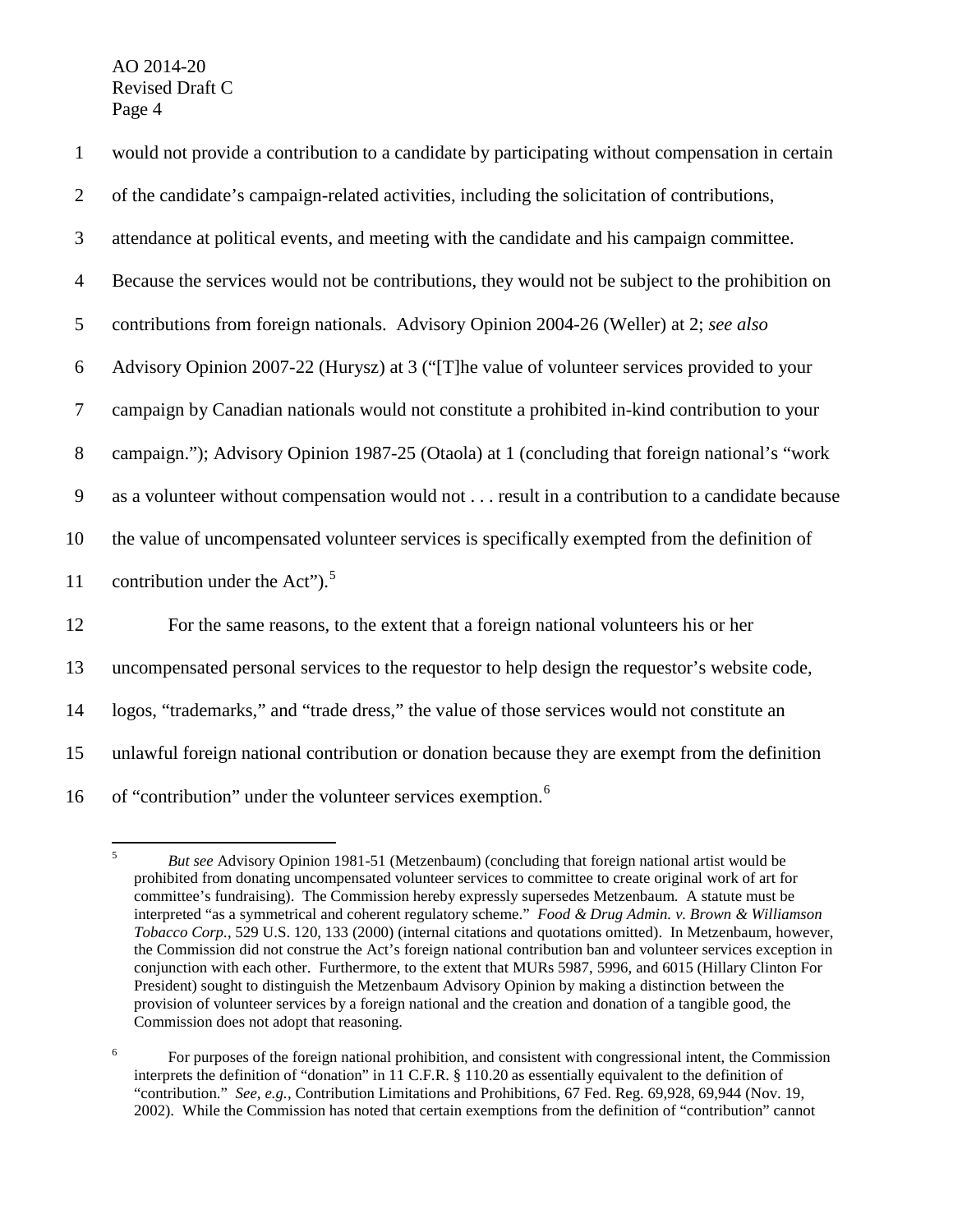$\overline{a}$ 

| $\mathbf{1}$   | The fact that the requestor may obtain rights to intellectual property resulting from the           |
|----------------|-----------------------------------------------------------------------------------------------------|
| $\overline{2}$ | foreign nationals' volunteer services does not change the result. As discussed above, the           |
| 3              | Commission has consistently interpreted the Act and Commission regulations as permitting            |
| $\overline{4}$ | foreign nationals to provide volunteer services to political committees. See Advisory Opinion       |
| $\mathfrak{S}$ | 2004-26 (Weller) at 2 (finding that foreign nationals' uncompensated participation in campaign-     |
| 6              | related activities are not contributions); Advisory Opinion 2007-22 (Hurysz) at 3 (same);           |
| $\tau$         | Advisory Opinion 1987-25 (Otaola) at 2 ("[A]ny individual, including a foreign national, may        |
| 8              | volunteer his or her uncompensated services to a candidate without making a contribution to that    |
| 9              | candidate."); Factual & Legal Analysis at 2-6, MUR 5987, 5995, and 6015 (Hillary Clinton For        |
| 10             | President).                                                                                         |
| 11             | As noted, the volunteer services the requestor proposes to accept from foreign nationals            |
| 12             | are intended to, and likely will, result in the creation of website code, logos, and other items.   |
| 13             | The requestor cautions that if it may not obtain the intellectual property rights in such items, it |
| 14             | will not be able to use those items, or even accept the foreign nationals' volunteer services.      |
| 15             | AOR at 4. But, as explained, the Commission's prior interpretations of the Act and Commission       |
| 16             | regulations have permitted foreign nationals to provide volunteer services, consistent with the     |
| 17             | Act's volunteer services exception. Because the requestor here proposes to receive only benefits    |
| 18             | that result directly and exclusively from the provision of volunteer services by foreign nationals, |
| 19             | the Commission concludes that the proposal would not result in a prohibited contribution.           |

necessarily be applied to donations because of differences among states' laws, *see* Prohibited and Excessive Contributions: Non-Federal Funds or Soft Money, 67 Fed. Reg. 49,064, 49,085 (July 29, 2002), the foreign national prohibition is a nationwide provision that does not vary among the states. Thus, the regulatory exemption for volunteer services applies uniformly to federal contributions and state and local donations by foreign nationals. The Commission here does not consider how the terms "contribution" and "donation" may be interpreted elsewhere within the Act or Commission regulations.